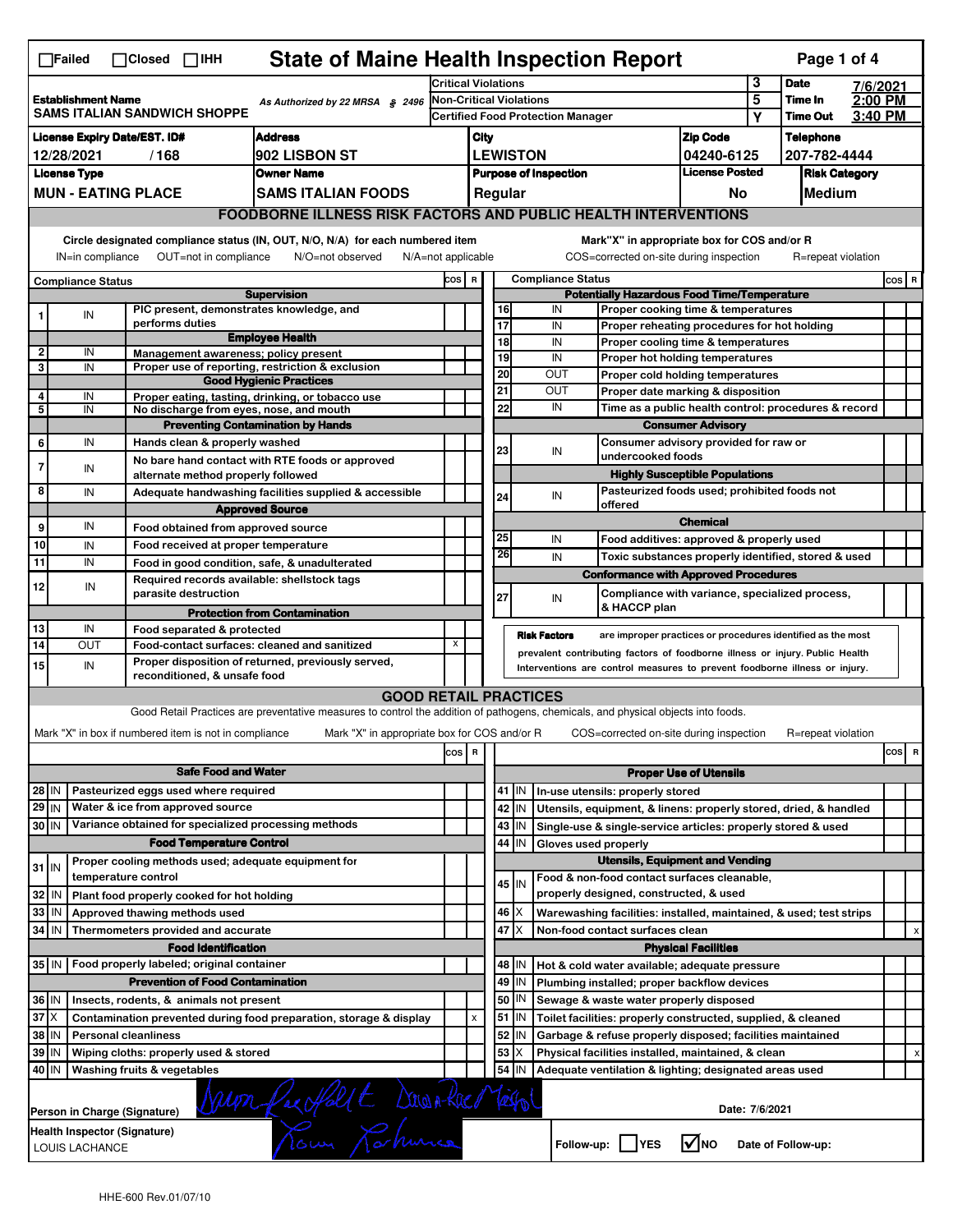|                                                                                       | Page 2 of 4        |                          |               |                                          |              |                               |                                  |  |  |  |
|---------------------------------------------------------------------------------------|--------------------|--------------------------|---------------|------------------------------------------|--------------|-------------------------------|----------------------------------|--|--|--|
| <b>Establishment Name</b><br><b>SAMS ITALIAN SANDWICH SHOPPE</b>                      |                    | As Authorized by 22 MRSA | Date 7/6/2021 |                                          |              |                               |                                  |  |  |  |
| <b>Address</b><br>License Expiry Date/EST. ID#<br>902 LISBON ST<br>12/28/2021<br>/168 |                    |                          |               | City / State<br><b>LEWISTON</b>          | /ME          | <b>Zip Code</b><br>04240-6125 | <b>Telephone</b><br>207-782-4444 |  |  |  |
| <b>Temperature Observations</b>                                                       |                    |                          |               |                                          |              |                               |                                  |  |  |  |
| Location                                                                              | <b>Temperature</b> |                          |               |                                          | <b>Notes</b> |                               |                                  |  |  |  |
| Sandwich reach-in cooler                                                              | $45*$              | Sliced tomato            |               |                                          |              |                               |                                  |  |  |  |
| Sanitizer bucket                                                                      | 25 ppm             |                          |               | Insufficient chlorine sanitizing soltion |              |                               |                                  |  |  |  |
| Handwash sink                                                                         | $112*$             |                          |               |                                          |              |                               |                                  |  |  |  |
| Walk in cooler                                                                        | $37*$              | Sliced turkey            |               |                                          |              |                               |                                  |  |  |  |
| Hot holding                                                                           | $135*$             | Meatballs and sauce      |               |                                          |              |                               |                                  |  |  |  |
| Sandwich reach-in cooler                                                              | $44*$              | Sliced ham               |               |                                          |              |                               |                                  |  |  |  |
| Reach-in #2                                                                           | $40*$              | Cooked shaved steak      |               |                                          |              |                               |                                  |  |  |  |



**Date: 7/6/2021**

HHE-601(a)Rev.01/07/10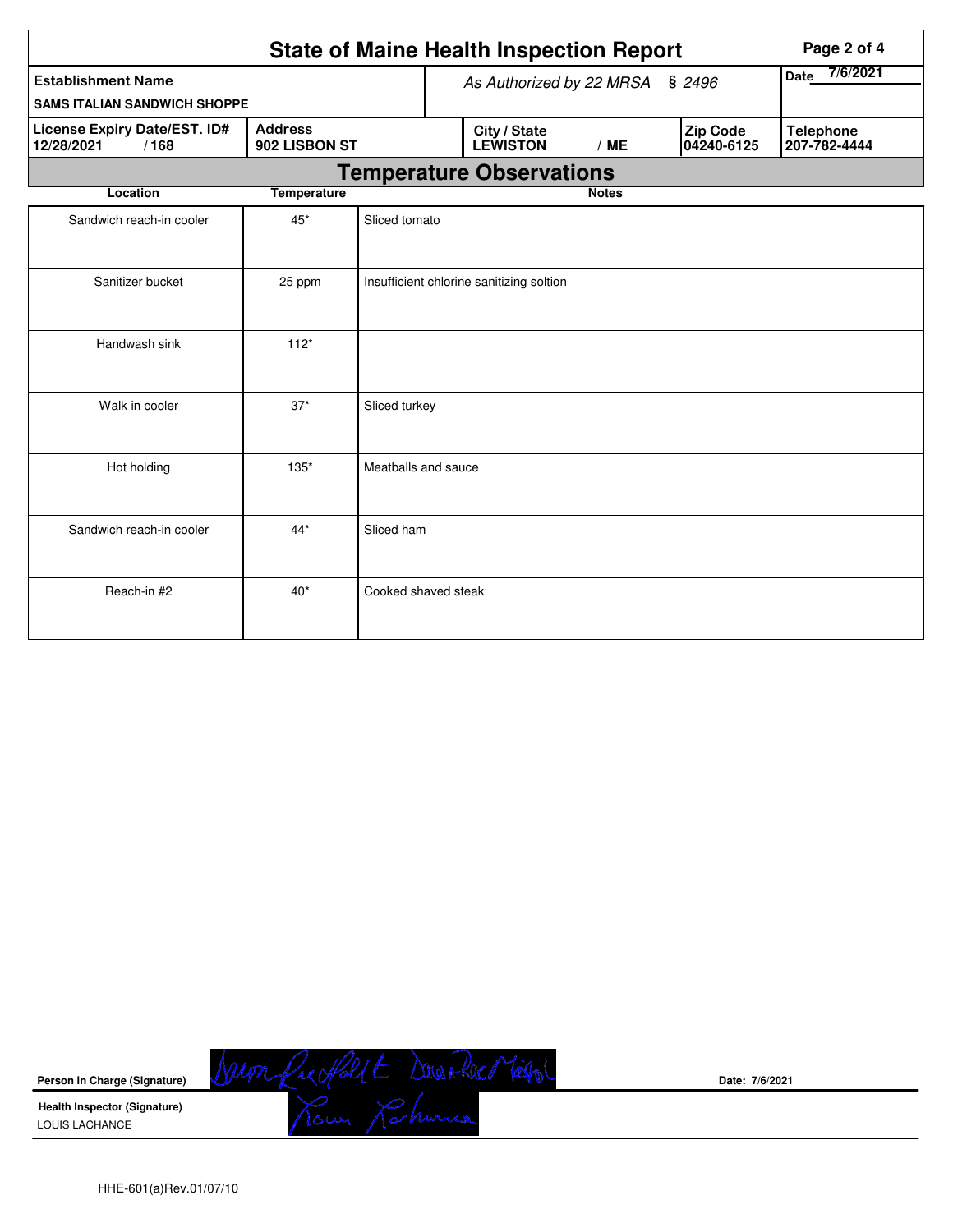|                                                                                                                                                                                                                                                 |                                 | <b>State of Maine Health Inspection Report</b> |           |                               | Page 3 of 4             |  |  |  |
|-------------------------------------------------------------------------------------------------------------------------------------------------------------------------------------------------------------------------------------------------|---------------------------------|------------------------------------------------|-----------|-------------------------------|-------------------------|--|--|--|
| <b>Establishment Name</b>                                                                                                                                                                                                                       |                                 |                                                |           |                               | 7/6/2021<br><b>Date</b> |  |  |  |
| <b>SAMS ITALIAN SANDWICH SHOPPE</b>                                                                                                                                                                                                             |                                 |                                                |           |                               |                         |  |  |  |
| License Expiry Date/EST. ID#<br>12/28/2021<br>/168                                                                                                                                                                                              | <b>Address</b><br>902 LISBON ST | City / State<br><b>LEWISTON</b>                | <b>ME</b> | <b>Zip Code</b><br>04240-6125 |                         |  |  |  |
|                                                                                                                                                                                                                                                 |                                 | <b>Observations and Corrective Actions</b>     |           |                               |                         |  |  |  |
| Violations cited in this report must be corrected within the time frames below, or as stated in sections<br>8-405.11 and 8-406.11 of the Food Code                                                                                              |                                 |                                                |           |                               |                         |  |  |  |
| 14: 4-703.11: C: Manual and/or mechanical methods of sanitizing incomplete.                                                                                                                                                                     |                                 |                                                |           |                               |                         |  |  |  |
| INSPECTOR NOTES: Sanitizing solution used for in use equipment and surfaces does not have the required amount of chlorine bleach. Test buckets<br>when made and more often do determine 50-99 ppm. *COS                                         |                                 |                                                |           |                               |                         |  |  |  |
| 20: 3-501.16.(A).(2): C: PHF not maintained at 41 F or less.                                                                                                                                                                                    |                                 |                                                |           |                               |                         |  |  |  |
| INSPECTOR NOTES: Sliced meats, cheese and other products in "Italian Sandwich" reach in cooler slightly elevated in temperature. Monitor<br>temperatures and and retain refrigeration technician if items cannot be maintained at 41* or below. |                                 |                                                |           |                               |                         |  |  |  |
| 21: 3-501.17.(D): C: Date marking system used at the Eating Establishment does not meet the criteria list in code.                                                                                                                              |                                 |                                                |           |                               |                         |  |  |  |
| INSPECTOR NOTES: Multiple PHF's do not have identification with production date and discard date. Date mark foods with produced date, thawed date<br>and discard date.                                                                          |                                 |                                                |           |                               |                         |  |  |  |
| 37: 3-305.11: N: Food not protected from contamination during storage.                                                                                                                                                                          |                                 |                                                |           |                               |                         |  |  |  |
| INSPECTOR NOTES: **REPEAT** Cut green peppers stored below dirty shelving without a cover to protect. Cover all items once opened, prepped, etc.<br>*COS                                                                                        |                                 |                                                |           |                               |                         |  |  |  |
| 46: 4-301.12.(A): N: A manual ware washing sink with at least three compartments not provided.                                                                                                                                                  |                                 |                                                |           |                               |                         |  |  |  |
| INSPECTOR NOTES: No 3 bay sink. Make a plan to install a 3 bay sink to be compliant with code and promote the correct wash/rinse/sanitize<br>procedure                                                                                          |                                 |                                                |           |                               |                         |  |  |  |
| 46: 4-302.14: N: No chemical test kit available.                                                                                                                                                                                                |                                 |                                                |           |                               |                         |  |  |  |
| INSPECTOR NOTES: PIC could not find chlorine test strips. Acquire and train employees to use test strips to determine chemical sanitizer strength.                                                                                              |                                 |                                                |           |                               |                         |  |  |  |
| 47: 4-602.13: N: Non-food contact surfaces are not cleaned at a frequency necessary to preclude accumulation of soil residues.                                                                                                                  |                                 |                                                |           |                               |                         |  |  |  |
| INSPECTOR NOTES: **REPEAT** Shelving in walk-in, reach in coolers and storage shelving accumilating food residue and dust. Clean more often and<br>as necessary.                                                                                |                                 |                                                |           |                               |                         |  |  |  |
| 53: 6-501.12: N: The physical facilities are not clean.                                                                                                                                                                                         |                                 |                                                |           |                               |                         |  |  |  |
| INSPECTOR NOTES: **REPEAT** Floors in hard to reach areas and coving have a build up of food, dirt and dust. Clean hard to reach areas to maintain<br>cleanliness.                                                                              |                                 |                                                |           |                               |                         |  |  |  |
|                                                                                                                                                                                                                                                 |                                 |                                                |           |                               |                         |  |  |  |
|                                                                                                                                                                                                                                                 |                                 |                                                |           |                               |                         |  |  |  |
|                                                                                                                                                                                                                                                 |                                 |                                                |           |                               |                         |  |  |  |
|                                                                                                                                                                                                                                                 |                                 |                                                |           |                               |                         |  |  |  |
|                                                                                                                                                                                                                                                 |                                 |                                                |           |                               |                         |  |  |  |